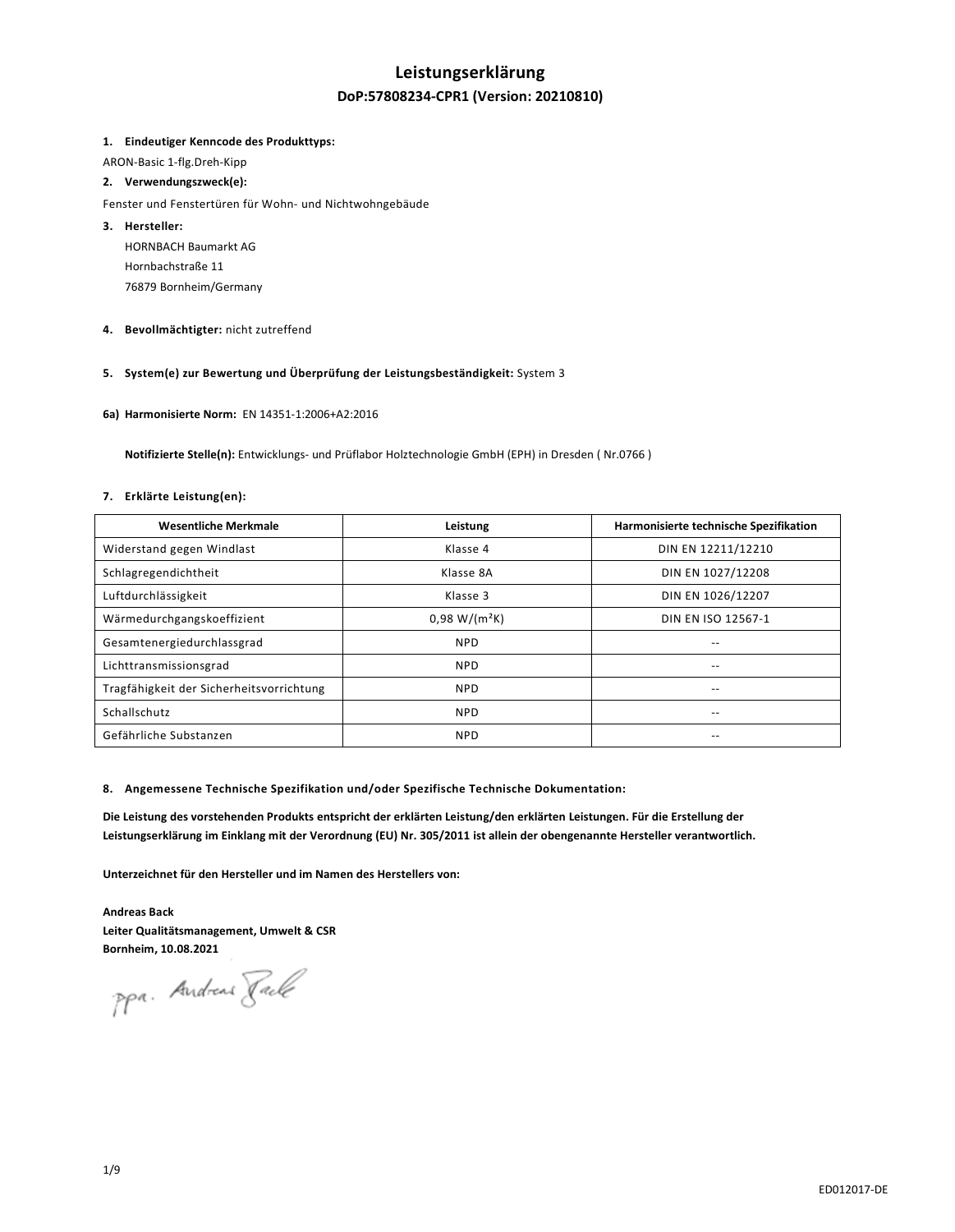# **Declaration of Performance**

# **DoP:57808234-CPR1 (Version: 20210810)**

### **1. Unique identification code of the product type:**

ARON-Basic 1 leaf tilt & turn

## **2. Purpose(s):**

Windows and French doors for residential and non-residential buildings

### **3. Manufacturer:**

HORNBACH Baumarkt AG Hornbachstraße 11 76879 Bornheim/Germany

**4. Authorised officer:** Not applicable

# **5. System(s) for the assessment and verification of constancy of performance:** System 3

**6a) Harmonised standard:** EN 14351-1:2006+A2:2016

 **Notified body/bodies:** Entwicklungs- und Prüflabor Holztechnologie GmbH (EPH) in Dresden, Germany (No. 0766)

#### **7. Declared performance(s):**

| <b>Essential characteristics</b>     | Performance     | Harmonised technical specification    |
|--------------------------------------|-----------------|---------------------------------------|
| Resistance to wind load              | Class 4         | DIN EN 12211/12210                    |
| Driving rain resistance              | Class 8A        | DIN EN 1027/12208                     |
| Air permeability                     | Class 3         | DIN EN 1026/12207                     |
| Heat transfer coefficient            | $0.98 W/(m^2K)$ | DIN EN ISO 12567-1                    |
| Total energy transmittance           | <b>NPD</b>      | $-$                                   |
| Light transmittance                  | <b>NPD</b>      | --                                    |
| Bearing capacity of safety equipment | <b>NPD</b>      | $\hspace{0.05cm}$ – $\hspace{0.05cm}$ |
| Sound insulation                     | <b>NPD</b>      | $\overline{\phantom{a}}$              |
| Harmful substances                   | <b>NPD</b>      | $\overline{\phantom{a}}$              |

#### **8. Appropriate Technical Documentation and/or Specific Technical Documentation:**

**The performance of the product identified above is in conformity with the set of declared performance/s. This declaration of performance is issued, in accordance with Regulation (EU) No 305/2011, under the sole responsibility of the manufacturer identified above.** 

**Signed for and on behalf of the manufacturer by:** 

**Andreas Back Head of Quality Assurance, Environmental Issues & CSR At Bornheim on 10.08.2021** 

ppa. Andreas Pack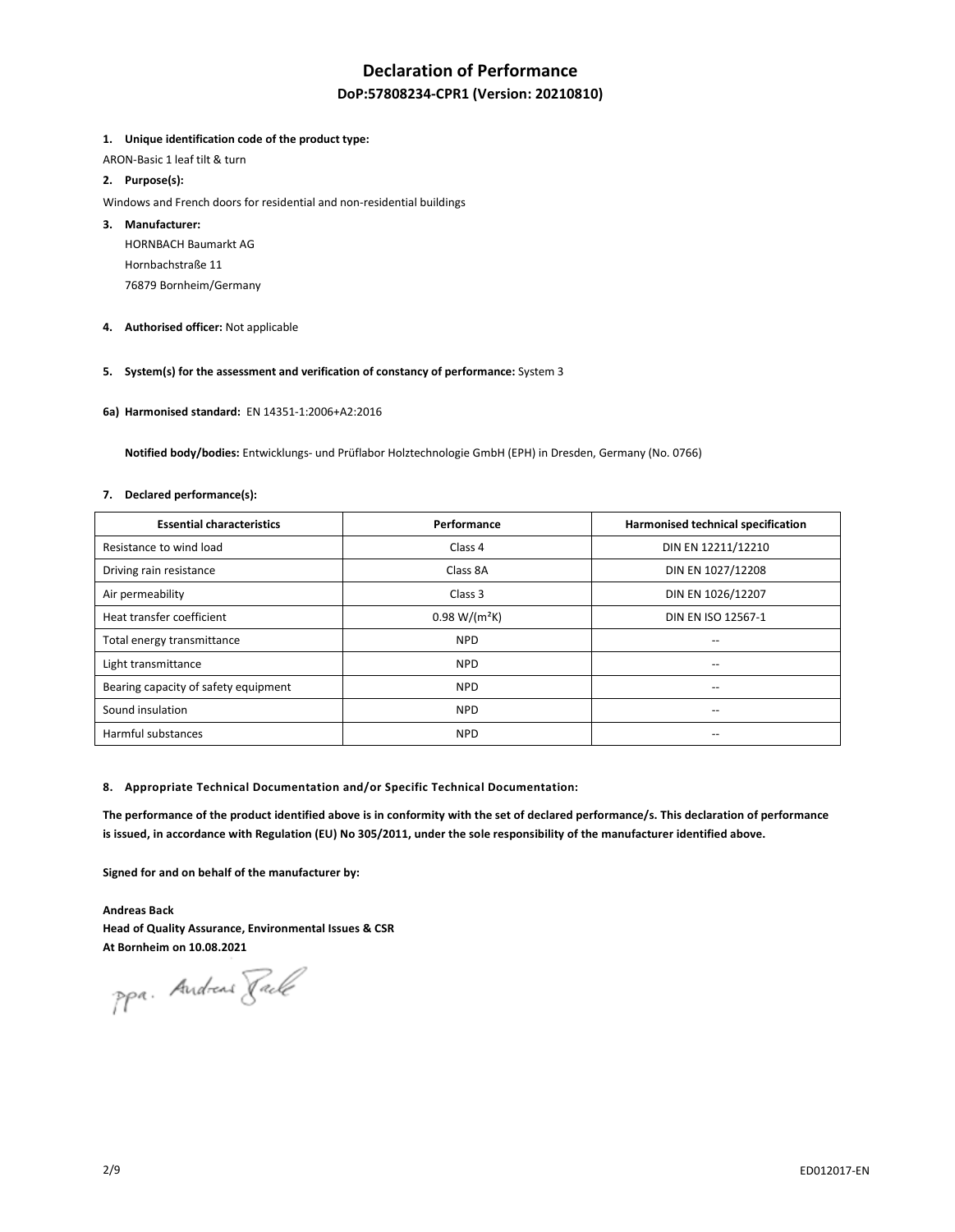# **Déclaration de performance DoP:57808234-CPR1 (Version 20210810)**

### **1. Code d'identification clair du type de produit :**

ARON-Basic 1 vantail oscillo-battant

# **2. Utilisation(s) prévue(s) :**

- Fenêtres et portes-fenêtres pour bâtiments résidentiels ou non-résidentiels
- **3. Fabricant :** 
	- HORNBACH Baumarkt AG Hornbachstraße 11 76879 Bornheim/Germany
- **4. Responsable :** non pertinent

# **5. Système(s) pour évaluer et contrôler la résistance de performance :** Système 3

### **6a) Norme harmonisée :** EN 14351-1:2006+A2:2016

 **Institut(s) notifié(s) :** Entwicklungs- und Prüflabor Holztechnologie GmbH (Laboratoire de développement et de contrôle Technologie du bois) (EPH) à Dresde (n° 0766)

### **7. Performance(s) déclarée(s) :**

| Caractéristiques essentielles                     | Performance                         | Spécifications techniques harmonisées |
|---------------------------------------------------|-------------------------------------|---------------------------------------|
| Résistance au vent                                | Classe 4                            | DIN EN 12211/12210                    |
| Etanchéité aux précipitations                     | Classe 8A                           | DIN EN 1027/12208                     |
| Perméabilité à l'air                              | Classe 3                            | DIN EN 1026/12207                     |
| Coefficient de transmission thermique             | $0,98 W/(m^2K)$                     | DIN EN ISO 12567-1                    |
| Coefficient global de transmission<br>énergétique | NPD (pas de performance déterminée) |                                       |
| Degré de transmission lumineuse                   | NPD (pas de performance déterminée) |                                       |
| Viabilité du dispositif de sécurité               | NPD (pas de performance déterminée) |                                       |
| Protection acoustique                             | NPD (pas de performance déterminée) |                                       |
| Substances dangereuses                            | NPD (pas de performance déterminée) |                                       |

**8. Documentation technique appropriée et/ou documentation technique spécifique :** 

**Les performances du produit identifié ci-dessus sont conformes aux performances déclarées. Conformément au règlement (UE) n o 305/2011, la présente déclaration des performances est établie sous la seule responsabilité du fabricant mentionné ci-dessus.** 

**Signé pour le fabricant et en son nom par :** 

**Andreas Back Directeur Management de la qualité & CSR À Bornheim, le 10.08.2021** 

ppa. Andreas Tack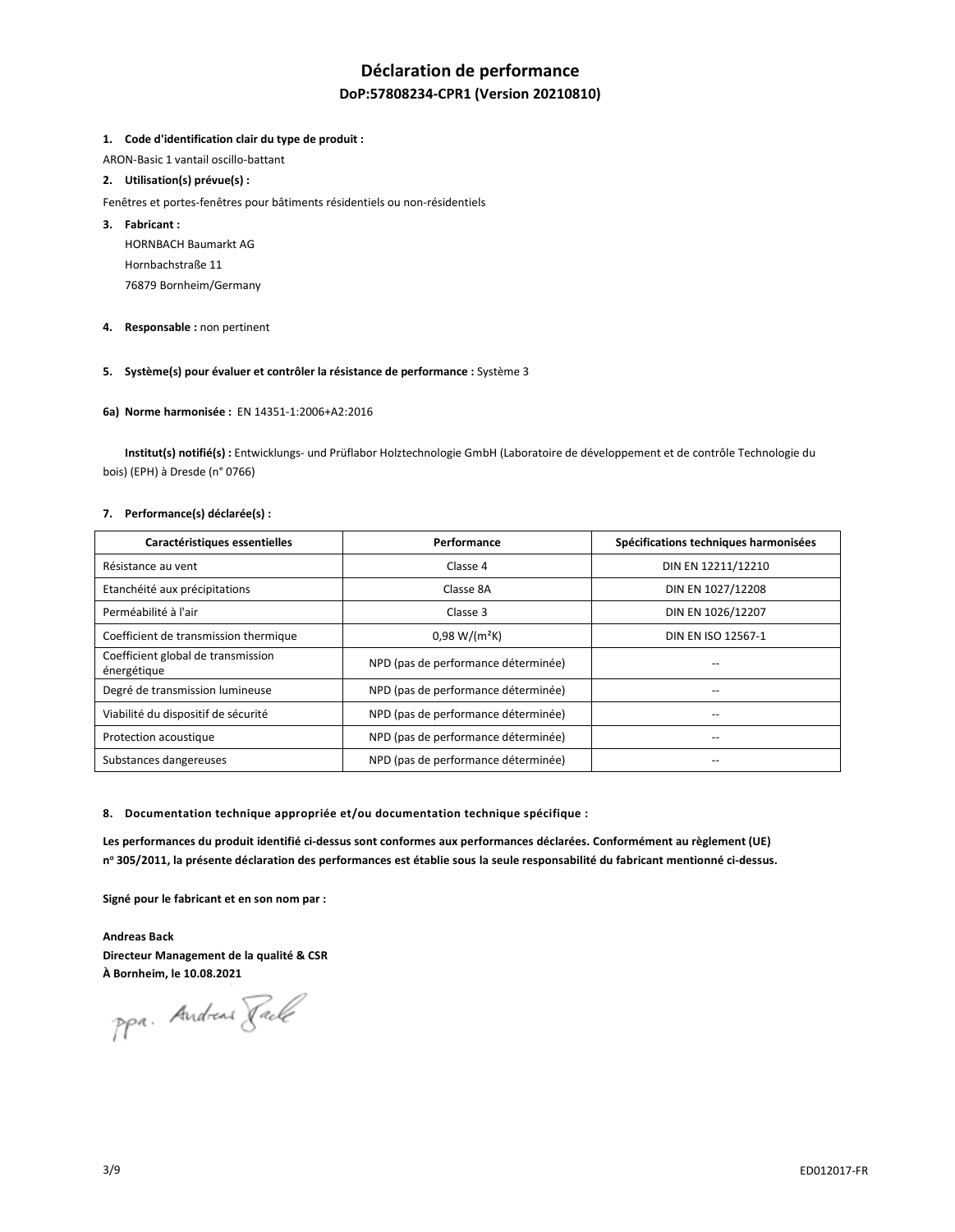# **Dichiarazione di prestazione**

# **DoP:57808234-CPR1 (Versione 20210810)**

## **1. Codice univoco del tipo di prodotto:**

ARON-Basic anta-ribalta singola

## **2. Scopo/i d'impiego:**

- Finestre e porte-finestre per edifici abitativi e non abitativi
- **3. Fabbricante:**

HORNBACH Baumarkt AG Hornbachstraße 11 76879 Bornheim/Germany

**4. Responsabile:** non pertinente

# **5. Sistema/i di valutazione e controllo della resistenza del prodotto:** Sistema 3

**6a) Norma armonizzata:** EN 14351-1:2006+A2:2016

 **Organismo/i notificato/i:** Entwicklungs- und Prüflabor Holztechnologie GmbH (EPH) a Dresda (n. 0766 )

#### **7. Prestazione/i dichiarata/e:**

| Caratteristiche essenziali                     | Prestazione                           | Specifiche tecniche armonizzate |
|------------------------------------------------|---------------------------------------|---------------------------------|
| Resistenza al carico vento                     | Classe 4                              | DIN EN 12211/12210              |
| Tenuta alla pioggia battente                   | Classe 8A                             | DIN EN 1027/12208               |
| Permeabilità all'aria                          | Classe 3                              | DIN EN 1026/12207               |
| Coefficiente di trasmissione termica           | $0.98 W/(m^2K)$                       | DIN EN ISO 12567-1              |
| Grado di passaggio totale dell'energia         | NPD (nessuna performance determinata) | --                              |
| Grado di trasmissione della luce               | <b>NPD</b>                            | --                              |
| Capacità portante del dispositivo di sicurezza | <b>NPD</b>                            | --                              |
| Insonorizzazione                               | <b>NPD</b>                            | --                              |
| Sostanze pericolose                            | <b>NPD</b>                            | --                              |

#### **8. Documentazione tecnica appropriata e/o documentazione tecnica specifica:**

**La prestazione del prodotto sopra identificato è conforme all'insieme delle prestazioni dichiarate. La presente dichiarazione di responsabilità viene emessa, in conformità al regolamento (UE) n. 305/2011, sotto la sola responsabilità del fabbricante sopra identificato.** 

**Firmato a nome e per conto del fabbricante da:** 

**Andreas Back Responsabile Qualità & CSR In Bornheim addì 10.08.2021** 

ppa. Andreas Fack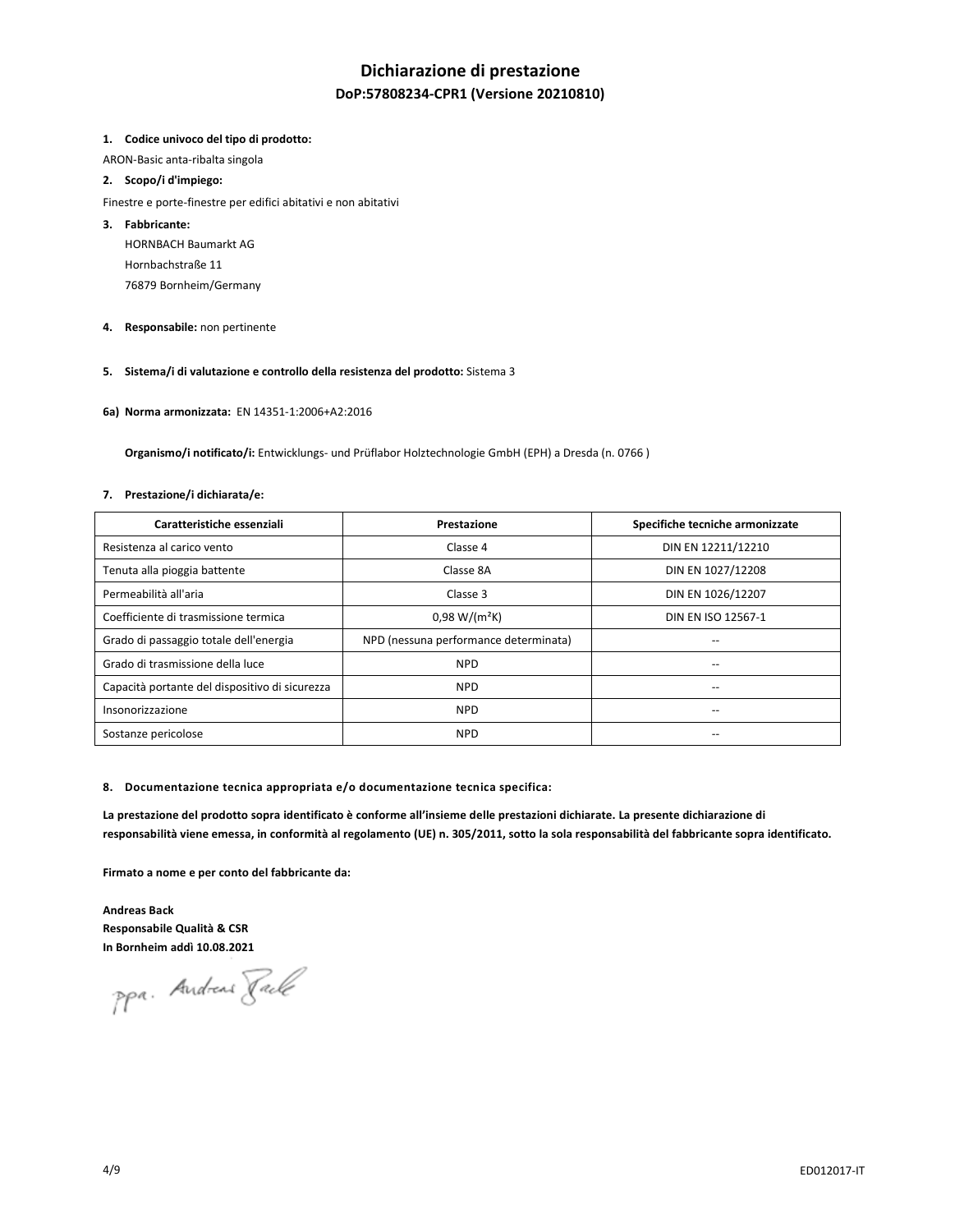# **Prestatieverklaring DoP:57808234-CPR1 (Versie 20210810)**

## **1. Unieke identificatiecode van het producttype:**

ARON-basic 1-vlg.draai-kiep

## **2. Gebruiksdoel(en):**

- Ramen en glazen deuren voor woon- en niet-woongebouwen
- **3. Fabrikant:** 
	- HORNBACH Baumarkt AG Hornbachstraße 11 76879 Bornheim/Duitsland
- **4. Gevolmachtigde:** niet van toepassing

# **5. Syste(e)m(en) voor de beoordeling en verificatie van de bestendigheid van de prestaties:** Systeem 3

**6a) Geharmoniseerde norm:** EN 14351-1:2006+A2:2016

 **Aangemelde instantie(s):** Entwicklungs- und Prüflabor Holztechnologie GmbH (EPH) in Dresden (nr. 0766)

#### **7. Aangegeven prestatie(s):**

| Essentiële kenmerken                           | Prestatie       | Geharmoniseerde technische specificatie |
|------------------------------------------------|-----------------|-----------------------------------------|
| Weerstand tegen windbelasting                  | Klasse 4        | EN 12211/12210                          |
| Slagregendichtheid                             | Klasse 8A       | EN 1027/12208                           |
| Luchtdoorlatendheid                            | Klasse 3        | EN 1026/12207                           |
| Warmtedoorgangscoëfficiënt                     | $0,98 W/(m^2K)$ | EN-ISO 12567-1                          |
| Totale energiedoorlatingsfactor                | <b>NPD</b>      | --                                      |
| Lichttransmissiegraad                          | <b>NPD</b>      | --                                      |
| Draagvermogen van de<br>veiligheidsvoorziening | <b>NPD</b>      |                                         |
| Geluidswering                                  | <b>NPD</b>      | --                                      |
| Gevaarlijke substanties                        | <b>NPD</b>      |                                         |

#### **8. Geëigende technische documentatie en/of specifieke technische documentatie:**

**De prestaties van het hierboven omschreven product zijn conform de aangegeven prestaties. Deze prestatieverklaring wordt in overeenstemming met Verordening (EU) nr. 305/2011 onder de exclusieve verantwoordelijkheid van de hierboven vermelde fabrikant verstrekt.** 

**Ondertekend voor en namens de fabrikant door:** 

**Andreas Back hoofd Kwaliteitsmanagement & CSR Te Bornheim op 10.08.2021** 

ppa. Andreas Fack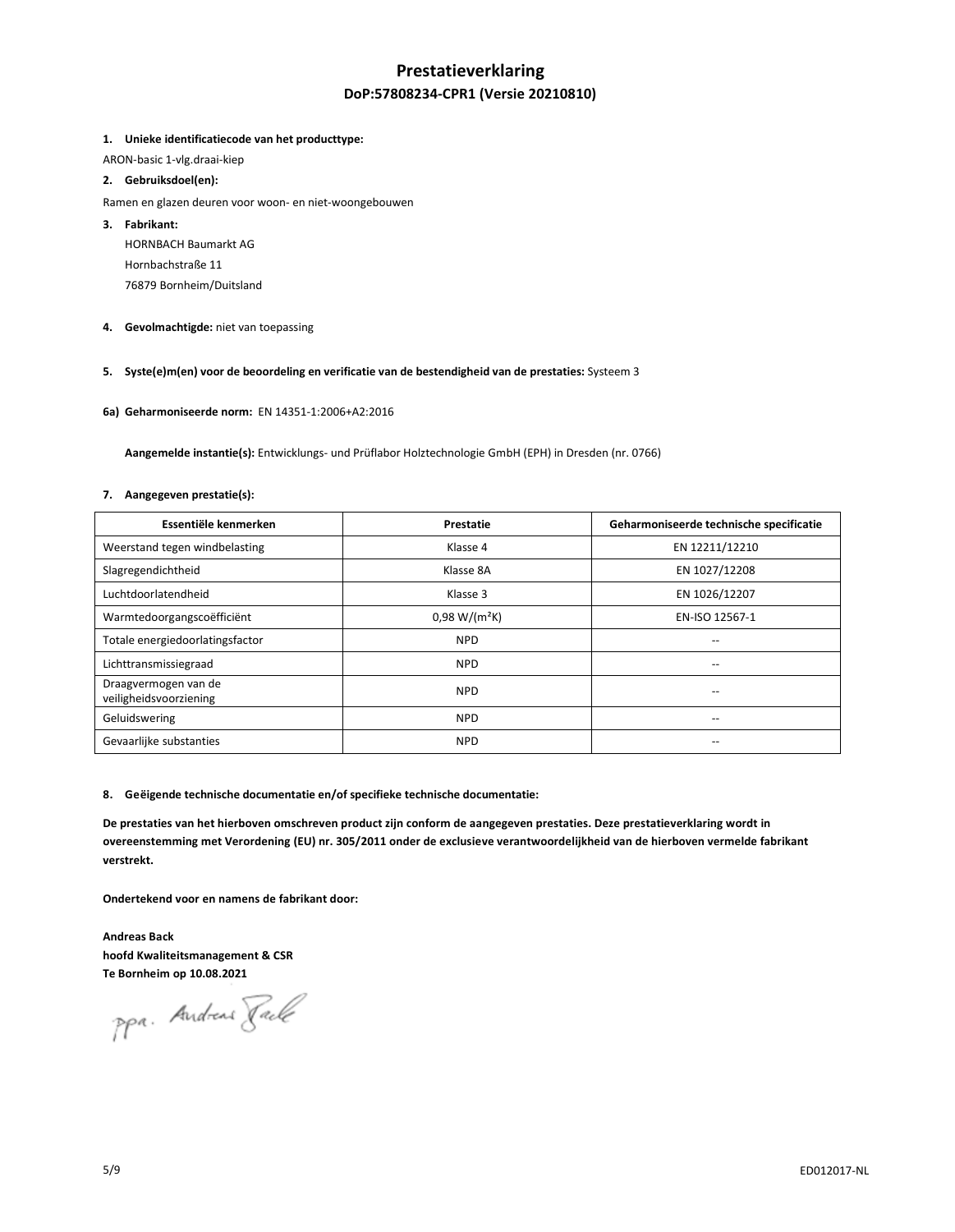# **Prestandadeklaration**

# **DoP:57808234-CPR1 (Version 20210810)**

#### **1. Unik ID-kod för produkttypen:**

ARON-Basic 1-bågad vrid-tipp

## **2. Användningsändamål:**

- Fönster och fönsterdörrar för bostads- och icke-bostadshus
- **3. Tillverkare:** 
	- HORNBACH Baumarkt AG Hornbachstraße 11 76879 Bornheim/Tyskland
- **4. Befullmäktigad:** irrelevant

# **5. System för värdering och kontroll av prestandakontinuitet:** System 3

**6a) Harmoniserad standard:** EN 14351-1:2006+A2:2016

 **Officiellt certifieringsorgan:** Entwicklungs- und Prüflabor Holztechnologie GmbH (EPH) i Dresden (nr 0766) (Utvecklings- och provningslaboratorium för träteknik)

## **7. Deklarerad(e) prestanda:**

| Väsentliga kännetecken         | Prestanda       | Harmoniserad teknisk specifikation |
|--------------------------------|-----------------|------------------------------------|
| Motstånd mot vindkraft         | Klass 4         | DIN EN 12211/12210                 |
| Täthet vid slagregn            | Klass 8A        | DIN EN 1027/12208                  |
| Luftgenomtränglighet           | Klass 3         | DIN EN 1026/12207                  |
| Värmegenomgångskoefficient     | $0,98 W/(m^2K)$ | DIN EN ISO 12567-1                 |
| Total energitransmittans       | ej fastställd   | --                                 |
| Ljustransmissionsfaktor        | ej fastställd   | --                                 |
| Säkerhetsanordningens bärighet | ej fastställd   | --                                 |
| Ljudisolering                  | ej fastställd   | --                                 |
| Farliga substanser             | ej fastställd   | --                                 |

**8. Lämplig teknisk dokumentation och/eller särskild teknisk dokumentation:** 

**Prestandan för ovanstående produkt överensstämmer med den angivna prestandan. Denna prestandadeklaration har utfärdats i enlighet med förordning (EU) nr 305/2011 på eget ansvar av den tillverkare som anges ovan.** 

**Undertecknad på tillverkarens vägnar av:** 

**Andreas Back ledare för kvalitetsmanagement & CSR Bornheim den 10.08.2021** 

ppa. Andreas Jack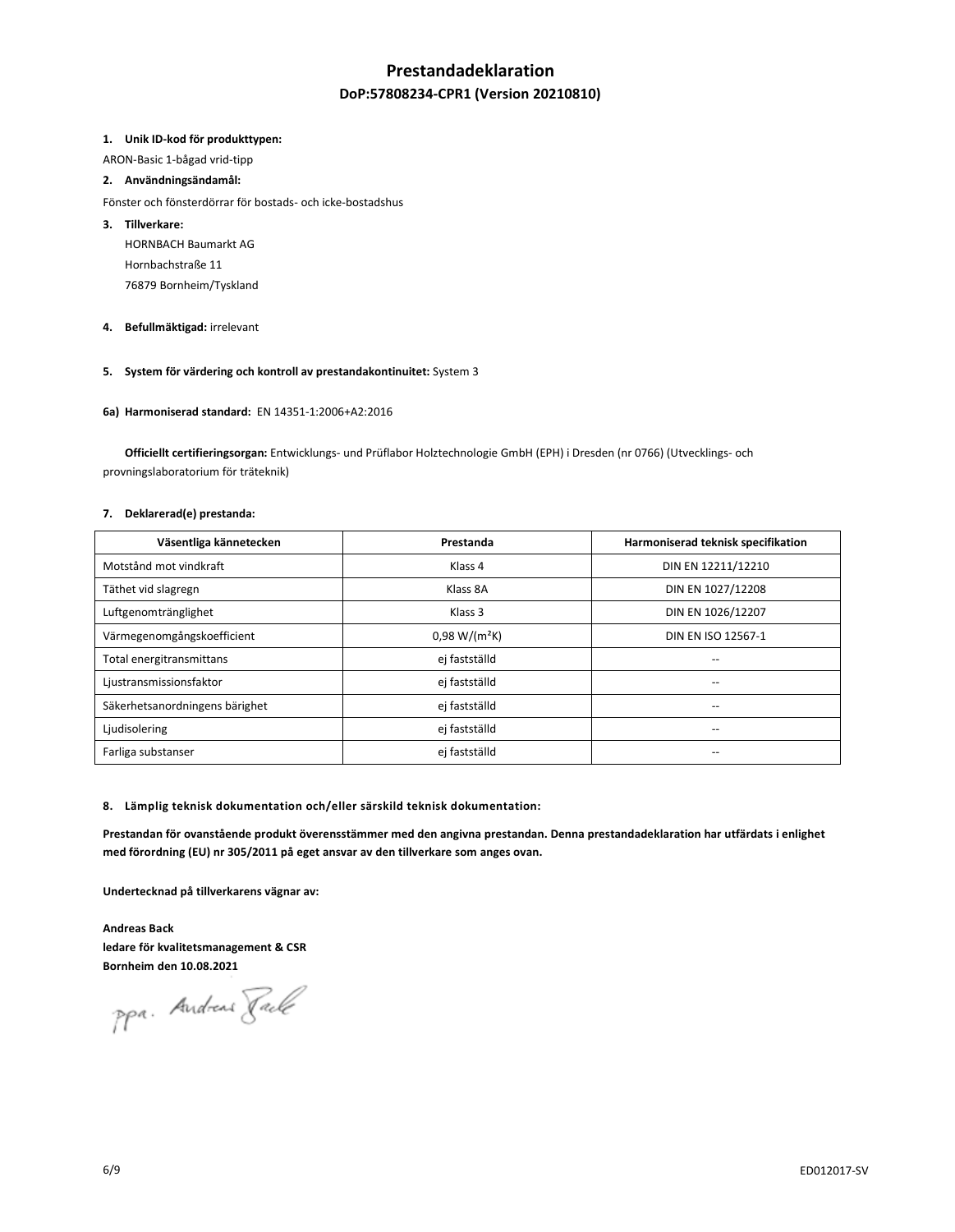# **Prohlášení o výkonu DoP:57808234-CPR1 (Verze 20210810)**

## **1. Jednoznačný identifikační kód typu výrobku:**

ARON-Basic jednokřídlé, otočné-sklopné

## **2. Účel(y) použití:**

- Okna a balkónové dveře pro bytové a nebytové budovy
- **3. Výrobce:**

HORNBACH Baumarkt AG Hornbachstraße 11 76879 Bornheim/Německo

- **4. Zplnomocněná osoba:** irelevantní
- **5. Systém(y) pro hodnocení a kontrolu výkonové stálosti:** Systém 3
- **6a) Harmonizovaná norma:** EN 14351-1:2006+A2:2016

 **Notifikované(á) místo(a):** Entwicklungs- und Prüflabor Holztechnologie GmbH (EPH) v Drážďanech (č. 0766)

#### **7. Prohlášený(é) výkon(y):**

| Podstatné vlastnosti             | Výkon                              | Harmonizovaná technická specifikace |
|----------------------------------|------------------------------------|-------------------------------------|
| Odolnost proti zatížení větrem   | Třída 4                            | DIN EN 12211/12210                  |
| Těsnost vůči nárazovému dešti    | třída 8A                           | DIN EN 1027/12208                   |
| Průvzdušnost                     | Třída 3                            | DIN EN 1026/12207                   |
| Součinitel prostupu tepla        | $0.98 W/(m^2K)$                    | DIN EN ISO 12567-1                  |
| Celková prostupnost energie      | NPD (žádný ukazatel není stanoven) | --                                  |
| Stupeň prostupu světla           | NPD (žádný ukazatel není stanoven) |                                     |
| Únosnost bezpečnostního zařízení | NPD (žádný ukazatel není stanoven) | $-$                                 |
| Zvuková izolace                  | NPD (žádný ukazatel není stanoven) | $\overline{\phantom{a}}$            |
| Nebezpečné látky                 | NPD (žádný ukazatel není stanoven) |                                     |

#### **8. Příslušná technická dokumentace a/nebo specifická technická dokumentace:**

Vlastnosti výše uvedeného výrobku jsou ve shodě se souborem deklarovaných vlastností. Toto prohlášení o vlastnostech se v souladu s **nařízením (EU) č. 305/2011 vydává na výhradní odpovědnost výrobce uvedeného výše.**

**Podepsáno za výrobce a jeho jménem:** 

**Andreas Back vedoucí oddělení kvality & CSR V Bornheim dne 10.08.2021** 

ppa. Andreas Fack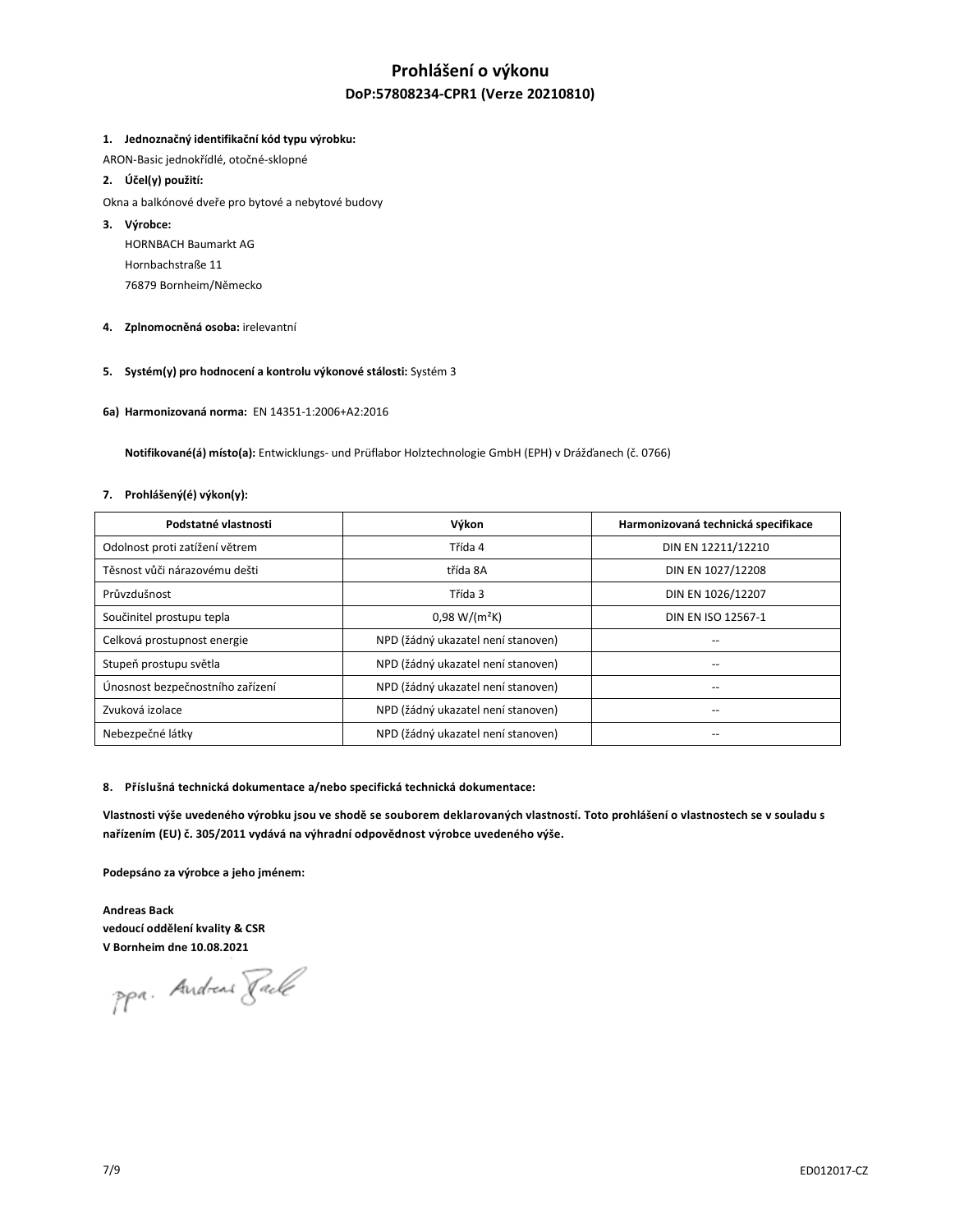# **Vyhlásenie o výkone DoP:57808234-CPR1 (Verzia 20210810)**

## **1. Jednoznačný identifikačný kód typu výrobku:**

ARON-Basic 1-kr. otočné-sklopné

# **2. Účel(y) použitia:**

- Okná a presklené dvere pre bytové a nebytové priestory
- **3. Výrobca:** 
	- HORNBACH Baumarkt AG Hornbachstraße 11 76879 Bornheim/Germany
- **4. Splnomocnená osoba:** nevhodné
- **5. Systém(y) na hodnotenie a kontrolu trvanlivosti výkonu** Systém 3
- **6a) Harmonizovaná norma:** EN 14351-1:2006+A2:2016

 **Notifikované miesto(a):** Entwicklungs- und Prüflabor Holztechnologie GmbH (EPH) v Drážďanoch (č. 0766)

#### **7. Vyhlásený výkon(y):**

| Dôležité znaky                    | Výkon           | Harmonizovaná technická špecifikácia |
|-----------------------------------|-----------------|--------------------------------------|
| Odpor proti zaťaženiu vetrom      | Trieda 4        | DIN EN 12211/12210                   |
| Utesnenie proti nárazom dažďa     | Trieda 8A       | DIN EN 1027/12208                    |
| Priepustnosť vzduchu              | Trieda 3        | DIN EN 1026/12207                    |
| Koeficient priechodu tepla        | $0.98 W/(m^2K)$ | DIN EN ISO 12567-1                   |
| Celkový stupeň priechodu energie  | <b>NPD</b>      | $-$                                  |
| Stupeň prenosu svetla             | <b>NPD</b>      |                                      |
| Nosnosť bezpečnostného zariadenia | <b>NPD</b>      | $\overline{\phantom{a}}$             |
| Ochrana pred hlukom               | <b>NPD</b>      | $\overline{\phantom{a}}$             |
| Nebezpečné látky                  | <b>NPD</b>      | --                                   |

## **8. Vhodná technická dokumentácia a/alebo špecifická technická dokumentácia:**

**Uvedené parametre výrobku sú v zhode so súborom deklarovaných parametrov. Toto vyhlásenie o parametroch sa v súlade s nariadením (EU) č. 305/2011 vydáva na výhradnú zodpovednosť uvedeného výrobcu.**

**Podpísal(-a) za a v mene výrobcu:** 

**Andreas Back vedúci manažmentu kvality & CSR V Bornheim dňa 10.08.2021**

ppa. Andreas Fack